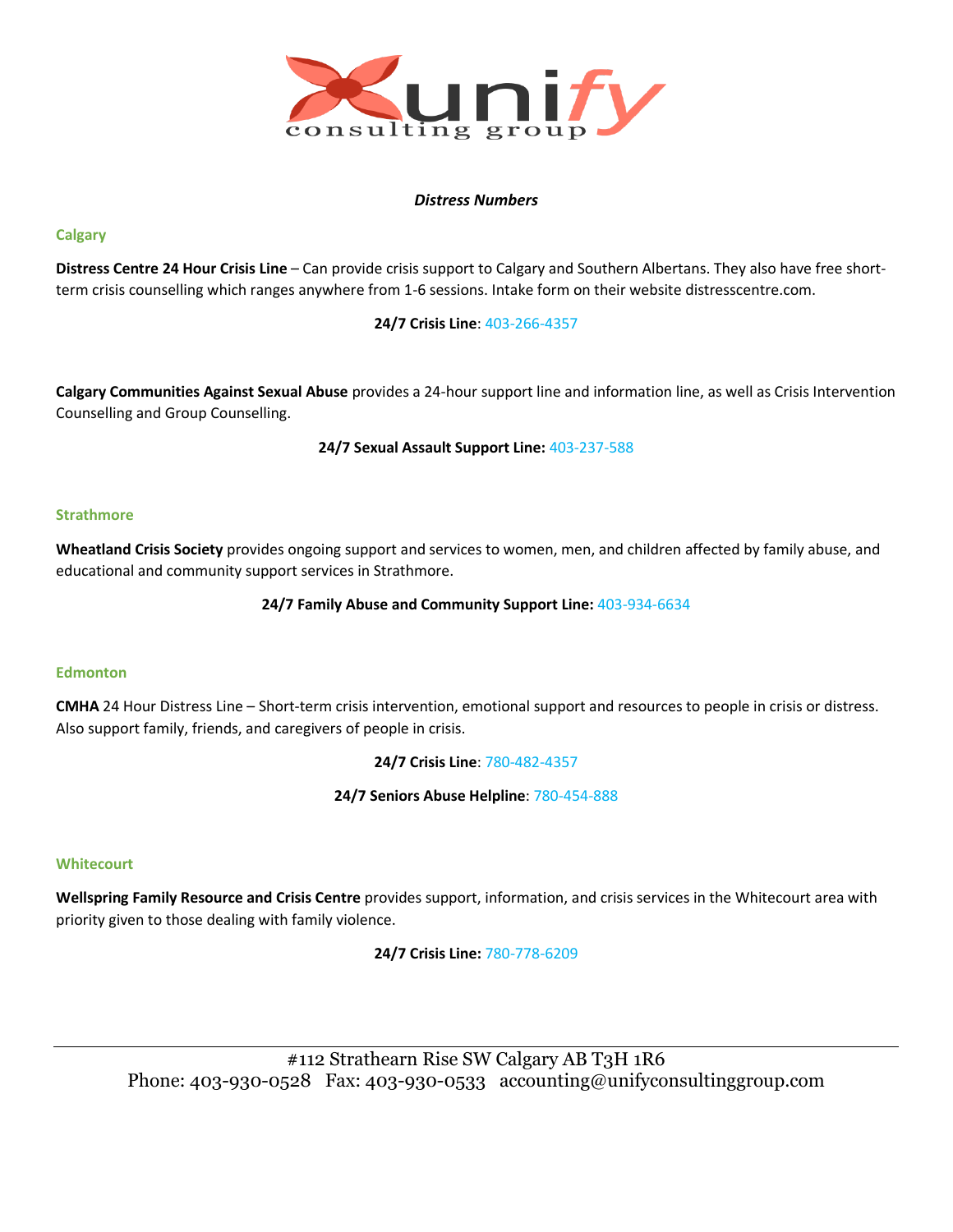

#### **Southwestern Alberta**

**CMHA Distress and Suicide Prevention** Line for Lethbridge and area –tele support for individuals in distress who require support, intervention, and information/referral services.

**24/7 Crisis Line:** 403-327-7905

#### **Northeastern Alberta**

"**Some Other Solutions Society**" for Crisis Prevention provides emotional support to individuals struggling with life challenges and crisis situations, 24/7. Confidential and anonymous service for those in Fort McMurray and Northeastern Albertans.

**24/7 Crisis Line:** 780-743-4357 / 1-800-565-3801

#### **Indigenous Counselling**

**First Nations and Inuit Hope for Wellness** Help Line provides telephone and chat crisis intervention counselling support for First Nations and Inuit persons.

### **24/7 Crisis and Counselling Line:** 1-855-242-3310

#### **Alberta**

**211 Alberta** – Free, confidential, 24/7 information and referral service offered in 170+ languages.

**Health Link 811**- 24/7 nurse advice and general health information for Albertans

**Addictions Helpline** – 24/7 support, information, and referral line for those dealing with any type of addiction. 1-866-332- 2322

**Mental Health Helpline**- 24/7 support, information, and referrals for those with mental health concerns. 1-877-303-2642

**Family Violence Information Line** – 24/7 helpline for those experiencing family violence or for anyone with questions about family violence. Can provide information about FV programs and services and advice and support. 310-1818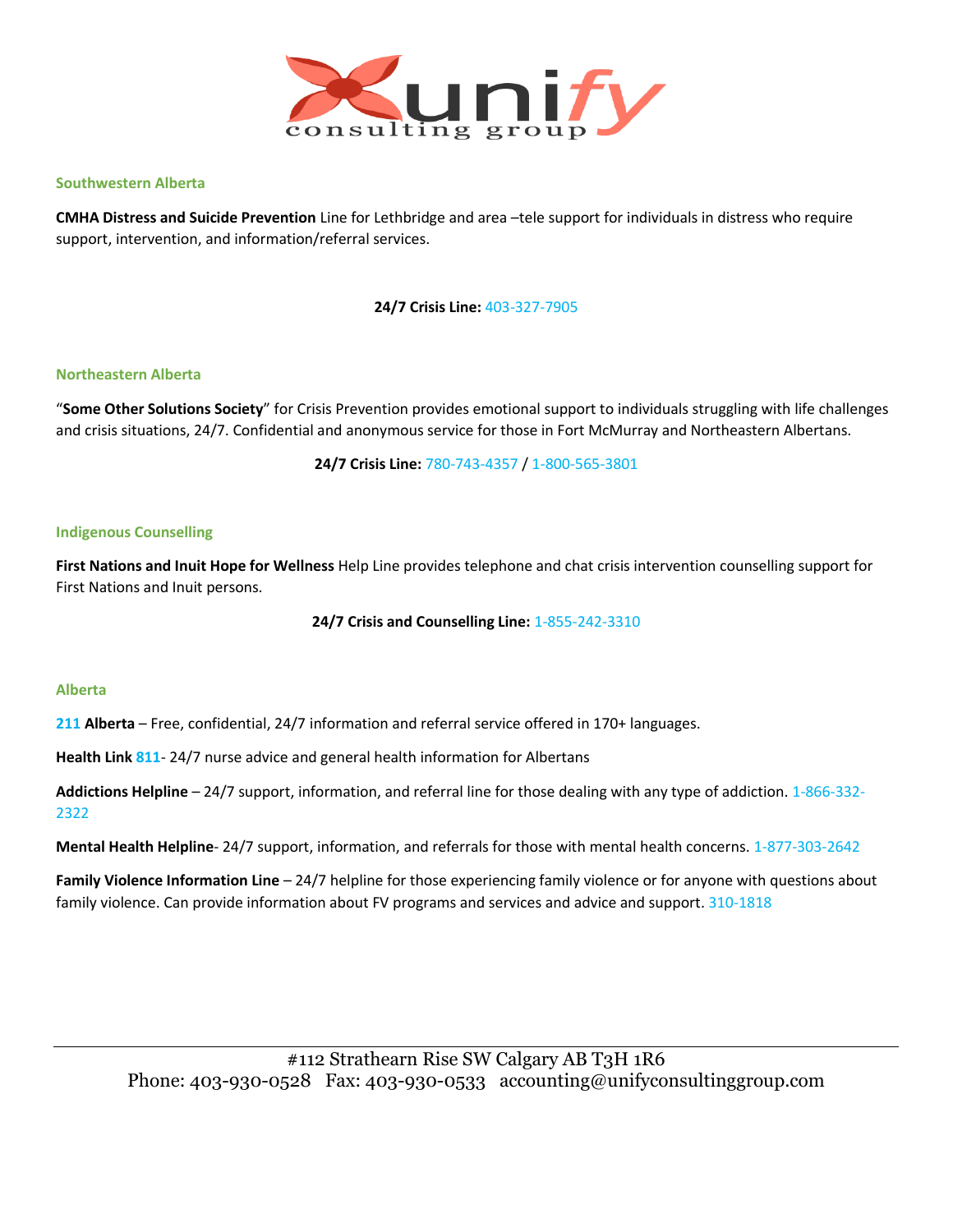

## **Northwest Territories**

**NWT Helpline**- 24/7 free and confidential line, which also has an option for follow up calls. This number can provide support with stress, suicidal thoughts, abuse, sexual assault, depression, and anxiety.

**24/7 Crisis Line:** 1-800-661-0844

### **Canada**

**Canada Suicide Prevention Services** – 1-833-456-4566 or Text 45645

**Kids Help Phone** – 1-800-668-6868 or text 686-868

## *Group Counselling*

## **Calgary**

## **Calgary Counselling Centre**

- **Depression** 
	- o Take Charge of Your Life- 14-week program for adults to expand on their skills and tools to defy depression and manage anxiety.
- Eating Disorders
	- $\circ$  Overcoming Eating Disorders- 14-week program that helps you challenge your thoughts around food and your body.
	- o Workshop for Family and Friends- Learn how to cope and support a loved one who is suffering with an eating disorder.
- Domestic Abuse
	- o You are not Alone- 14-week program that connects you with other women who have experienced abuse in a safe space. You learn personal empowerment, communication skills, and how to build a safety plan.
	- $\circ$  Responsible Choices for Women- Understand and learn to change your aggressive behavior in a 14-week group program.
	- $\circ$  Turn for the Better- 14-week program for men who have experienced abuse in a relationship. Connect through shared experiences and learn coping skills.
	- o Responsible Choices for Men- 14-week program to change your life and relationships for the better, help develop healthy feelings and emotions, empathy, and maintaining change.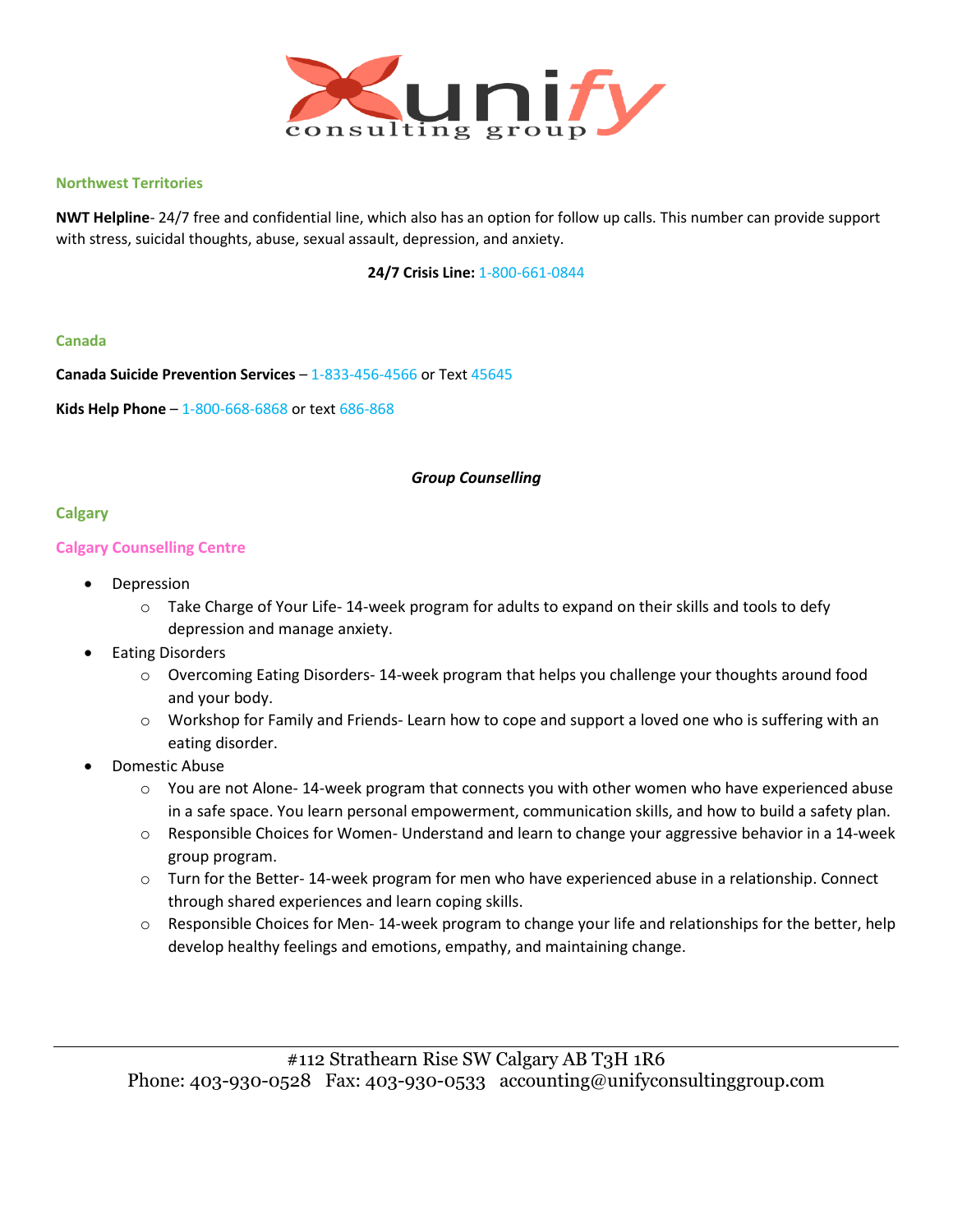

- Self-Esteem
	- o Building Esteem- 12-week program that will help you adapt your thoughts and adopt a healthier and more positive self-awareness.
	- o Women and Self-Esteem- 12-week women's only group to challenge negative self-thoughts and build your personal strengths and boundary setting.
	- $\circ$  Self-Esteem for Adolescents 12-week program for teens to develop the tools needed to create a positive, strong, sense of self and develop good relationships.
- Children of Divorce (Ages 4-16)
	- $\circ$  10-week program that helps youth reduce the trauma of divorce and separation through coping skills and a safe space. There is a simultaneous group for parents to help them improve their communication skills with their child and develop a healthy co-parenting relationship.
- Responsible Choices for Children (Ages 5-16)
	- $\circ$  10-week program for children and their parents to learn how to deal with big emotions, problem solve, and how to deal with peer pressure.

## **Inspired Minds Wellness Centre**

- DBT Skills Group
	- $\circ$  15-week open psycho-educational group. Sessions are continuously running and new participants are able to join when the group is on the mindfulness module. This group will assist those struggling with substance use, eating disorders, depression, anxiety, interpersonal relationships, emotion management, mood swings, stress, suicidal thoughts, self-harm, high risk behaviour, and borderline personality disorder. You will learn mindfulness skills, distress tolerance skills, emotion regulation, and how to improve daily functioning.

## **DBT Skills YYC**

- Distress Tolerance
	- $\circ$  An 8-week skills group that teaches individuals how to effectively manage crisis without making the situation worse, helping them move towards successful resolutions. Additionally, this group provides people with strategies on how to manage pain and decrease suffering.
	- o Cost: \$600
- Emotion Regulation
	- $\circ$  An 8-week skills group that teaches individuals how to identify and understand emotions and change emotions that are not working for them. They learn to reduce their emotional vulnerability and increase resilience.
	- o Cost: \$600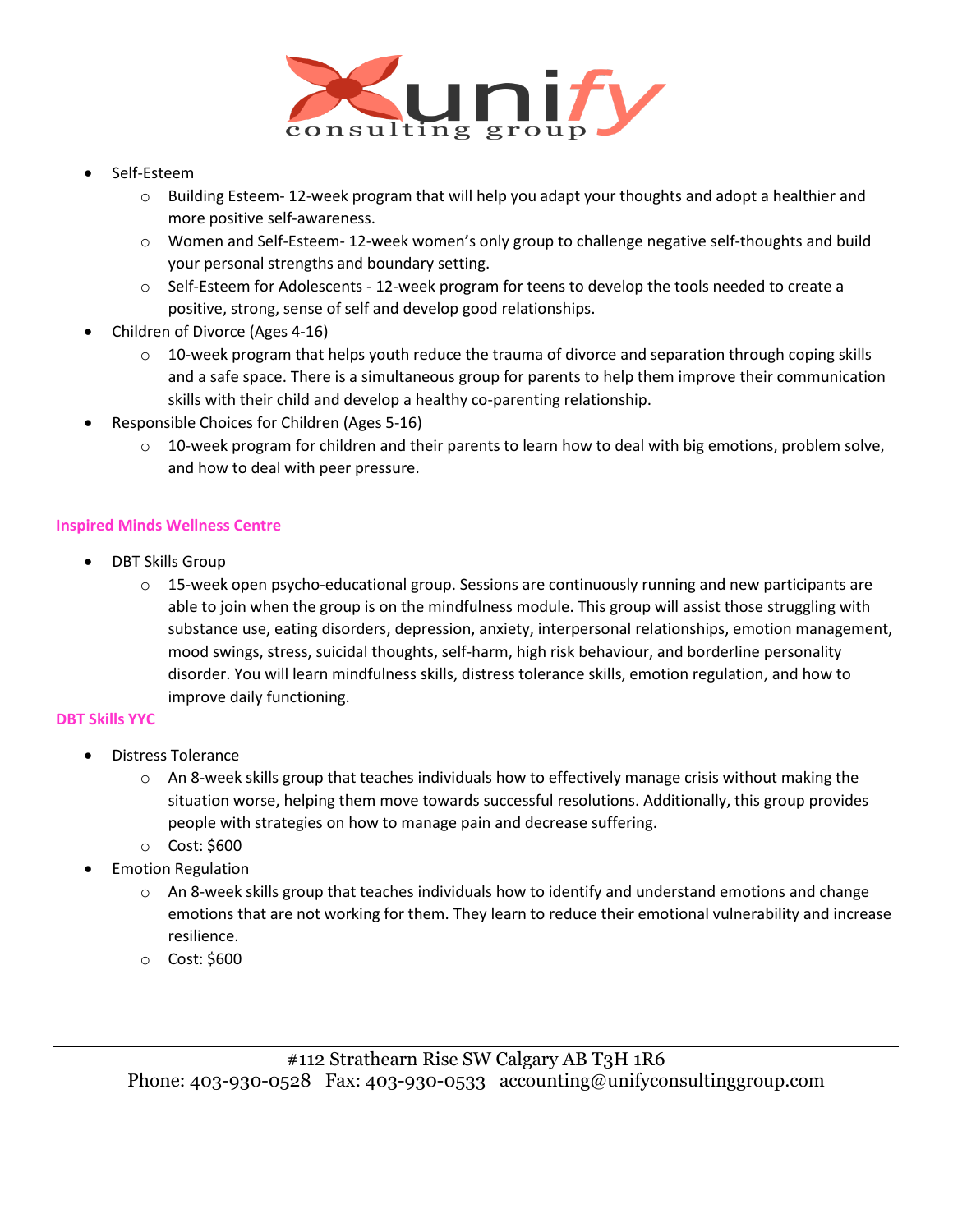

- Interpersonal Effectiveness
	- $\circ$  An 8-week skills group teaches individuals how to clarify what they want for their relationships, how to maintain relationships, and how to increase one's abilities to set boundaries with others.
	- o Cost: \$600

# **Karuna** (Cochrane)

• Group Therapy for \*\*depression, anxiety, trauma, low self-esteem, and parent-child relationship\*\*. Groups run based on the number of participants interested, so not always available.

# **Simply Counselling Services**

- Parent Talk
	- o A 6-week parenting group to help parents reflect on their strengths and experiences and learn practical skills and parenting approaches.
- Teen Talk
	- $\circ$  A 6-week group for youth to connect in a safe space and develop insight into behaviors, feelings, thoughts, and emotions. They also get the opportunity to learn new skills and abilities from the group.
- Art Talk
	- $\circ$  6-week youth group to practice different art-based interventions each week to learn more about yourself and others. A way to express feelings, thoughts, and emotions in a safe space.

# **Connection and Confidence Groups for Children and Teens**

- This agency has 8-week groups for children and adolescents that are struggling with communication, conflict, and problem solving.
	- o They specialize in Process and Content groups, DBT, Social Skill groups, CBT, ACT, and Collaborative Problem solving groups.

# **Edmonton**

# **Edgar Psychological**

- DBT-Informed Skills Training Program
	- $\circ$  A 12-week program informed by DBT, designed to help you learn skills to cope with overwhelming emotions, reduce impulsivity, enhance interpersonal relationships, and ultimately achieve your own personal goals. You will learn mindfulness, distress tolerance, emotion regulation, and interpersonal effectiveness.

# **Ero-psychological**

- Skillful Living: A DBT-informed skills training series (virtual)
	- o 6-session modules on Distress Tolerance, Emotion Regulation, and Interpersonal Effectiveness

#112 Strathearn Rise SW Calgary AB T3H 1R6 Phone: 403-930-0528 Fax: 403-930-0533 accounting@unifyconsultinggroup.com